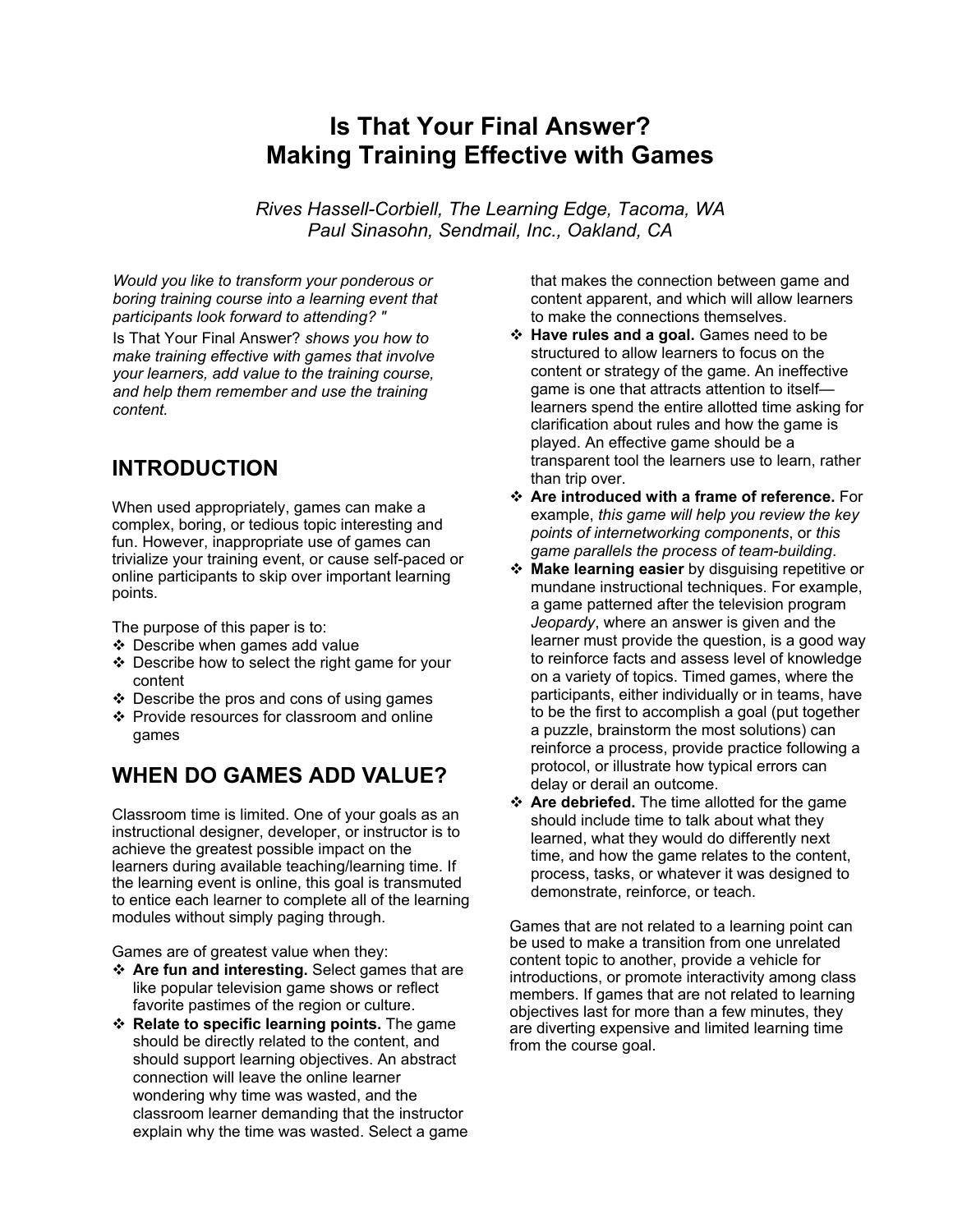### **HOW TO SELECT THE RIGHT GAMES FOR YOUR CONTENT**

There are several questions you need to answer before adding a game to your training content:

- $\div$  What learning point(s) can the game teach, demonstrate, or reinforce?
- $\div$  Will the time you invest in the game be proportionate to the value of the learning points that the game teaches, demonstrates, or reinforces?
- ❖ Will the time and money that must be spent developing or customizing the game be worth the learning outcome you expect from the game?
- ❖ What assumptions about the learner does the game make? Are those assumptions reasonable? For example, does everyone understand the goal of and rules for playing *Jeopardy*?
- $\div$  Is the game appropriate in the region or culture in which it will be presented?

| Time passes quickly | Structure the time in the                                                                                                                                                                                                                                                                           |
|---------------------|-----------------------------------------------------------------------------------------------------------------------------------------------------------------------------------------------------------------------------------------------------------------------------------------------------|
|                     | design, monitor the                                                                                                                                                                                                                                                                                 |
|                     | design in the                                                                                                                                                                                                                                                                                       |
|                     |                                                                                                                                                                                                                                                                                                     |
| Interactive         | implementation.<br>The instructor must be<br>an objective observer. If<br>the instructor<br>participates in the<br>process rather than<br>facilitating it, for<br>example, by taking<br>sides or helping one<br>group more than<br>another, that action can<br>alter the class<br>perception of the |
|                     | instructor (as having<br>become biased or<br>unfair), which remains<br>after the game.                                                                                                                                                                                                              |
|                     |                                                                                                                                                                                                                                                                                                     |

## **SUMMARY**

**PROS AND CONS OF USING GAMES** 

| PROS             | CONS                                                                                                                                                                                                                                                                                                                                                                                                                                                              |
|------------------|-------------------------------------------------------------------------------------------------------------------------------------------------------------------------------------------------------------------------------------------------------------------------------------------------------------------------------------------------------------------------------------------------------------------------------------------------------------------|
| Fun way to learn | Fun can overshadow<br>the purpose. Be sure to<br>introduce the purpose<br>and debrief the game.                                                                                                                                                                                                                                                                                                                                                                   |
| Competitive      | Can backfire if<br>competition between<br>incompatible groups is<br>escalated, losing the<br>learning point. Mix types<br>of group members, for<br>example, by shoe color,<br>or no more than half<br>with the same job title.<br>Grouping might be<br>important to retain in<br>team-building games.<br>Group learners to<br>maximize learning<br>points and desired<br>outcomes of the game,<br>and minimize<br>distractions not related<br>to learning points. |

Games provide an enjoyable vehicle for learning and should be considered as an instructional method. If games are selected and used with a focus on the learning they can enhance, your training courses will be events that people talk about and want to attend.

# **ONLINE RESOURCES**

Online resources for games are readily available and the applications in your virtual classroom are endless if you can insert snippets of code in Java, JavaScript, Perl, or CSS.

- Cut-N-Paste JaveScript Home (http://www.infohiway.com/javascript/indexf.htm ) has several games that apply well as drill exercises, such as:
	- o Crossword puzzle ([http://www.infohiway.com/javascript/cross/in](http://www.infohiway.com/javascript/cross/index.htm) [dex.htm](http://www.infohiway.com/javascript/cross/index.htm) )
	- o Hangman ([http://www.infohiway.com/javascript/hngmn.h](http://www.infohiway.com/javascript/hngmn.htm) [tm](http://www.infohiway.com/javascript/hngmn.htm) )
- ❖ You can find test scripts for matching, fill-in-theblank, multiple choice, and true or false exercises. Try PerlArchive (http://www.perlarchive.com/guide ), and select
	- Tests and Quizzes on the pull-down menu.
- ❖ Find Hangman, Jumbled words, Matching/Flashcards/Concentration, Quizzes